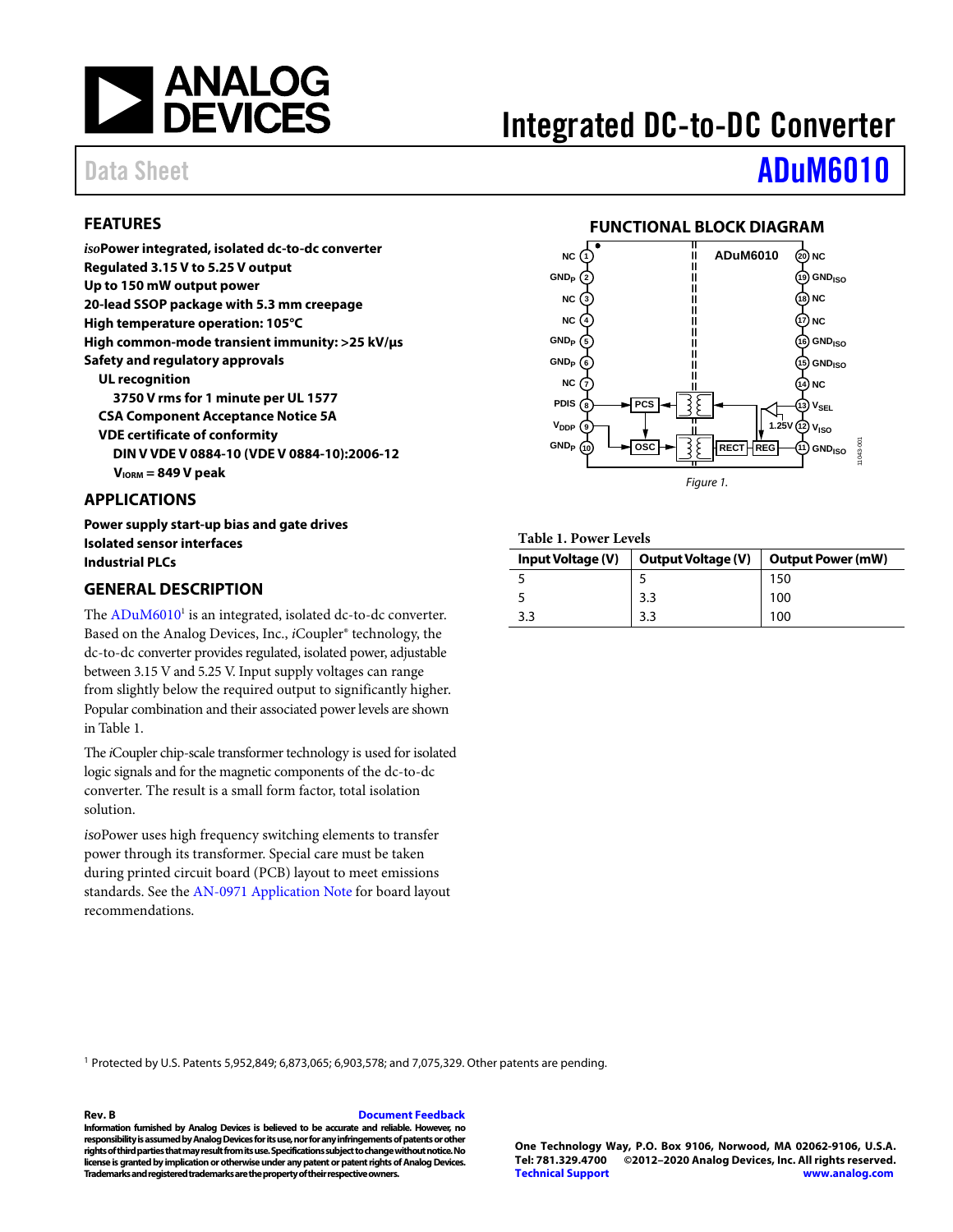# TABLE OF CONTENTS

| Electrical Characteristics—5 V Primary Input Supply/5 V     |  |
|-------------------------------------------------------------|--|
| Electrical Characteristics-3.3 V Primary Input Supply/3.3 V |  |
| Electrical Characteristics-5 V Primary Input Supply/3.3 V   |  |
|                                                             |  |
|                                                             |  |
|                                                             |  |
|                                                             |  |

### <span id="page-1-0"></span>**REVISION HISTORY**

| $3/2020$ —Rev. 0 to Rev. A |  |
|----------------------------|--|
|                            |  |
|                            |  |
|                            |  |
|                            |  |

### **5/2013—Rev. 0 to Rev. A**

|--|--|--|

#### **10/2012—Revision 0: Initial Version**

| DIN V VDE V 0884-10 (VDE V 0884-10) Insulation |  |
|------------------------------------------------|--|
|                                                |  |
|                                                |  |
|                                                |  |
|                                                |  |
|                                                |  |
|                                                |  |
|                                                |  |
|                                                |  |
|                                                |  |
|                                                |  |
|                                                |  |
|                                                |  |
|                                                |  |
|                                                |  |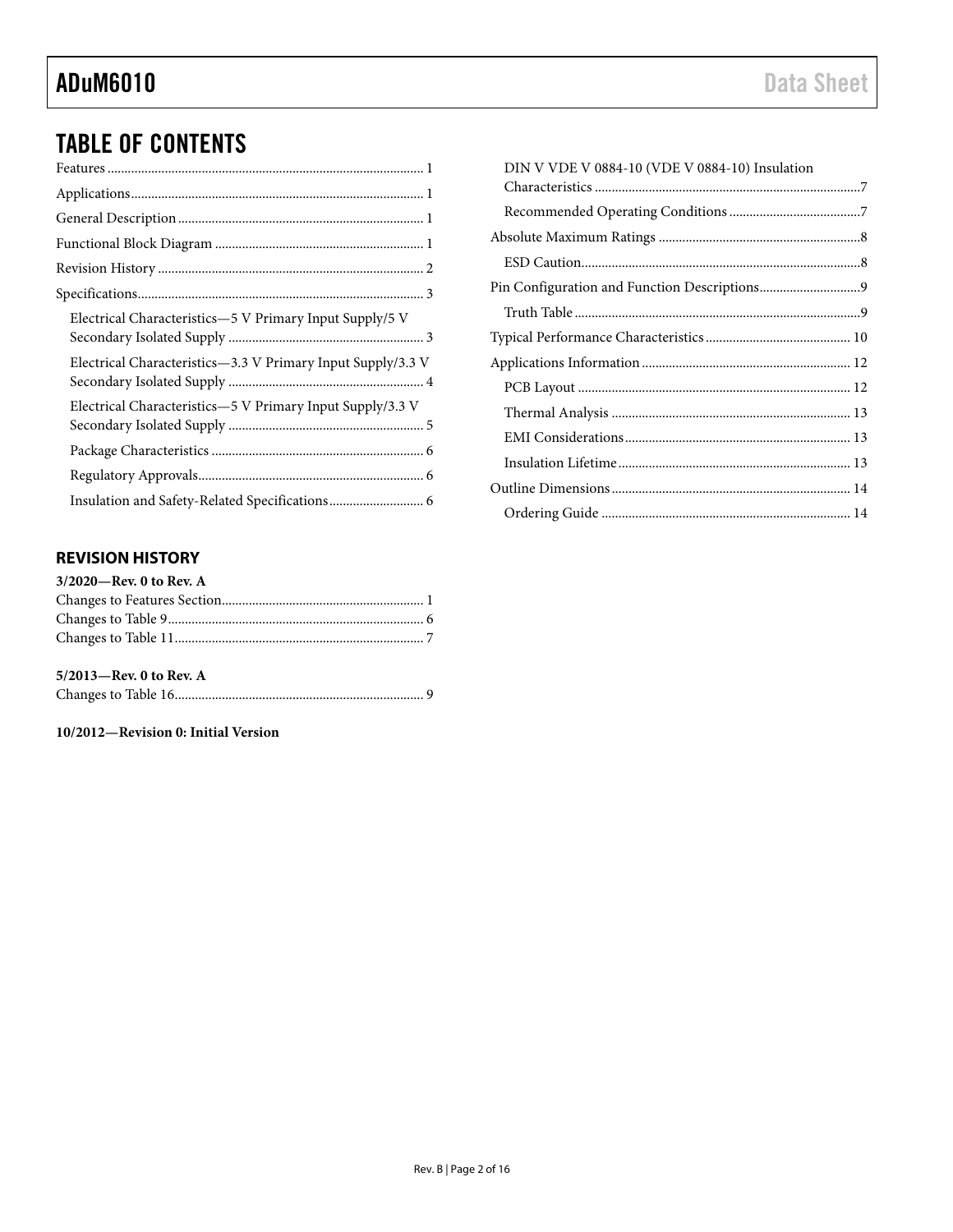# <span id="page-2-0"></span>**SPECIFICATIONS**

### <span id="page-2-1"></span>**ELECTRICAL CHARACTERISTICS—5 V PRIMARY INPUT SUPPLY/5 V SECONDARY ISOLATED SUPPLY**

All typical specifications are at T<sub>A</sub> = 25°C, V<sub>DDP</sub> = V<sub>ISO</sub> = 5 V, V<sub>SEL</sub> resistor network: R1 = 10 kΩ, R2 = 30.9 kΩ. Minimum/maximum specifications apply over the entire recommended operation range which is 4.5 V ≤ V<sub>DDP</sub>, V<sub>SEL</sub>, V<sub>ISO</sub> ≤ 5.5 V, and −40°C ≤ T<sub>A</sub> ≤ +105°C, unless otherwise noted. Switching specifications are tested with  $C_L = 15$  pF and CMOS signal levels, unless otherwise noted.

| I abit 2. DC-to-DC Converter static specifications |                          |     |            |     |             |                                                                                |  |
|----------------------------------------------------|--------------------------|-----|------------|-----|-------------|--------------------------------------------------------------------------------|--|
| <b>Parameter</b>                                   | Symbol                   | Min | <b>Typ</b> | Max | <b>Unit</b> | <b>Test Conditions/Comments</b>                                                |  |
| DC-TO-DC CONVERTER SUPPLY                          |                          |     |            |     |             |                                                                                |  |
| Setpoint                                           | <b>V<sub>ISO</sub></b>   |     | 5.0        |     | v           | $IISO = 15$ mA, R1 = 10 kΩ, R2 = 30.9 kΩ                                       |  |
| <b>Thermal Coefficient</b>                         | $VISO$ (TC)              |     | $-44$      |     | $\mu V$ /°C |                                                                                |  |
| Line Regulation                                    | V <sub>ISO (LINE)</sub>  |     | 20         |     | mV/V        | $I_{\text{ISO}} = 15 \text{ mA}$ , $V_{\text{DDP}} = 4.5 \text{ V}$ to 5.5 V   |  |
| Load Regulation                                    | V <sub>ISO</sub> (LOAD)  |     | 1.3        | 3   | $\%$        | $\ln 5 = 3$ mA to 27 mA                                                        |  |
| Output Ripple                                      | V <sub>ISO (RIP)</sub>   |     | 75         |     | $mV p-p$    | 20 MHz bandwidth, $C_{B0} = 0.1 \,\mu$ F  10 $\mu$ F, I <sub>ISO</sub> = 27 mA |  |
| <b>Output Noise</b>                                | V <sub>ISO</sub> (NOISE) |     | 200        |     | $mV p-p$    | $C_{BO} = 0.1 \mu$ F  10 $\mu$ F, I <sub>ISO</sub> = 27 mA                     |  |
| <b>Switching Frequency</b>                         | fosc                     |     | 125        |     | MHz         |                                                                                |  |
| Pulse Width Modulation Frequency                   | f <sub>PWM</sub>         |     | 600        |     | kHz         |                                                                                |  |
| <b>Output Supply</b>                               | ISO (MAX)                | 30  |            |     | mA          | V <sub>ISO</sub> > 4.5 V                                                       |  |
| Efficiency at I <sub>ISO (MAX)</sub>               |                          |     | 29         |     | $\%$        | $\textsf{liso} = 27 \text{ mA}$                                                |  |
| I <sub>DDP</sub> , No V <sub>ISO</sub> Load        | DD1(Q)                   |     | 6.8        | 12  | mA          |                                                                                |  |
| I <sub>DDP</sub> , Full V <sub>ISO</sub> Load      | $I_{DD1 (MAX)}$          |     | 104        |     | mA          |                                                                                |  |
| <b>Thermal Shutdown</b>                            |                          |     |            |     |             |                                                                                |  |
| Shutdown Temperature                               |                          |     | 154        |     | °C          |                                                                                |  |
| Thermal Hysteresis                                 |                          |     | 10         |     | °C          |                                                                                |  |

### **Table 3. Input and Output Characteristics**

| <b>Parameter</b>           | Symbol          | Min           | Typ     | Max           | Unit | <b>Test Conditions/Comments</b>  |
|----------------------------|-----------------|---------------|---------|---------------|------|----------------------------------|
| DC SPECIFICATIONS          |                 |               |         |               |      |                                  |
| Logic High Input Threshold | V <sub>H</sub>  | $0.7 V_{DDP}$ |         |               |      |                                  |
| Logic Low Input Threshold  | V <sub>IL</sub> |               |         | $0.3 V_{DDP}$ | ٧    |                                  |
| Undervoltage Lockout       |                 |               |         |               |      | $VISO$ , $VDDP$ supply           |
| Positive Going Threshold   | $V_{UV+}$       |               | 2.7     |               |      |                                  |
| Negative Going Threshold   | $V_{UV-}$       |               | 2.4     |               |      |                                  |
| Input Currents per Channel | <b>IPDIS</b>    | $-10$         | $+0.01$ | $+10$         | uA   | $0 V \leq V_{PDIS} \leq V_{DDP}$ |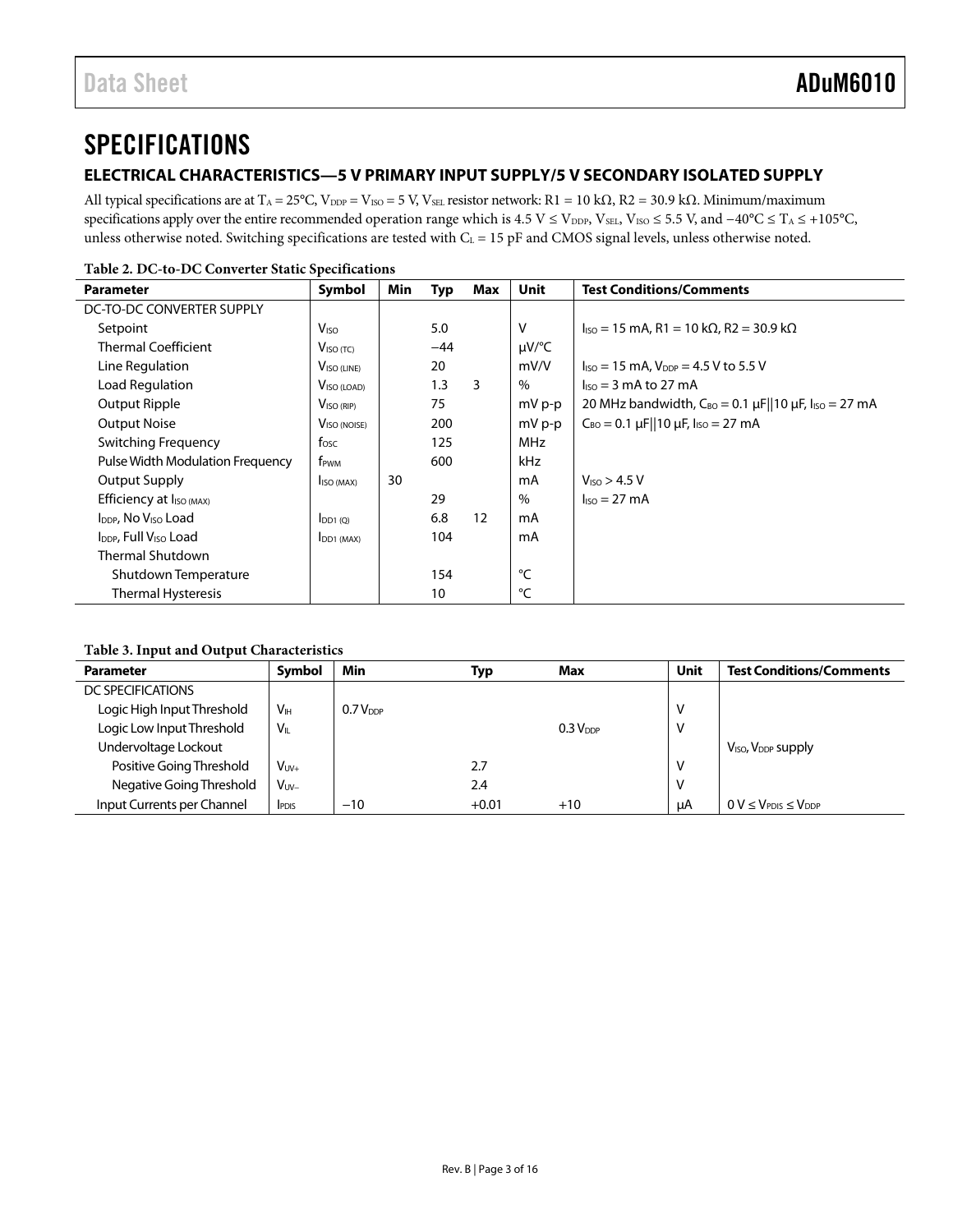### <span id="page-3-0"></span>**ELECTRICAL CHARACTERISTICS—3.3 V PRIMARY INPUT SUPPLY/3.3 V SECONDARY ISOLATED SUPPLY**

All typical specifications are at T<sub>A</sub> = 25°C, V<sub>DDP</sub> = V<sub>ISO</sub> = 3.3 V, V<sub>SEL</sub> resistor network: R1 = 10 kΩ, R2 = 16.2 kΩ. Minimum/maximum specifications apply over the entire recommended operation range which is 3.0 V ≤ V<sub>DDP</sub>, V<sub>SEL</sub>, V<sub>ISO</sub> ≤ 3.6 V, and -40°C ≤ T<sub>A</sub> ≤ +105°C, unless otherwise noted. Switching specifications are tested with  $C_L = 15$  pF and CMOS signal levels, unless otherwise noted.

| <b>Parameter</b>                              | Symbol                   | Min | Typ   | Max  | Unit        | <b>Test Conditions/Comments</b>                                                                        |
|-----------------------------------------------|--------------------------|-----|-------|------|-------------|--------------------------------------------------------------------------------------------------------|
| DC-TO-DC CONVERTER SUPPLY                     |                          |     |       |      |             |                                                                                                        |
| Setpoint                                      | V <sub>ISO</sub>         |     | 3.3   |      | V           | $I_{\text{ISO}} = 10 \text{ mA}$ , R1 = 10 k $\Omega$ , R2 = 16.9 k $\Omega$                           |
| <b>Thermal Coefficient</b>                    | $VISO$ (TC)              |     | $-26$ |      | $\mu V$ /°C | $\textsf{liso} = 20 \textsf{mA}$                                                                       |
| Line Regulation                               | $VISO$ (LINE)            |     | 20    |      | mV/V        | $I_{\text{ISO}} = 10 \text{ mA}$ , $V_{\text{DDP}} = 3.0 \text{ V}$ to 3.6 V                           |
| Load Regulation                               | V <sub>ISO</sub> (LOAD)  |     | 1.3   | 3    | $\%$        | $\sqrt{1.50}$ = 2 mA to 18 mA                                                                          |
| Output Ripple                                 | V <sub>ISO (RIP)</sub>   |     | 50    |      | mV p-p      | 20 MHz bandwidth, $C_{B0} = 0.1 \,\mu\text{F}    10 \,\mu\text{F}$ , $I_{\text{ISO}} = 18 \,\text{mA}$ |
| <b>Output Noise</b>                           | V <sub>ISO</sub> (NOISE) |     | 130   |      | mV p-p      | $C_{BO} = 0.1 \mu$ F  10 $\mu$ F, I <sub>ISO</sub> = 18 mA                                             |
| <b>Switching Frequency</b>                    | $f_{\rm osc}$            |     | 125   |      | MHz         |                                                                                                        |
| Pulse Width Modulation Frequency              | f <sub>PWM</sub>         |     | 600   |      | kHz         |                                                                                                        |
| Output Supply                                 | I <sub>ISO</sub> (MAX)   | 20  |       |      | mA          | 3.6 V > V <sub>ISO</sub> > 3 V                                                                         |
| Efficiency at I <sub>ISO (MAX)</sub>          |                          |     | 27    |      | %           | $\textsf{Iso} = 18 \text{ mA}$                                                                         |
| $I_{DD1}$ , No $V_{ISO}$ Load                 | $I_{DD1(Q)}$             |     | 3.3   | 10.5 | mA          |                                                                                                        |
| I <sub>DD1</sub> , Full V <sub>ISO</sub> Load | DD1 (MAX)                |     | 77    |      | mA          |                                                                                                        |
| <b>Thermal Shutdown</b>                       |                          |     |       |      |             |                                                                                                        |
| Shutdown Temperature                          |                          |     | 154   |      | °⊂          |                                                                                                        |
| Thermal Hysteresis                            |                          |     | 10    |      | °C          |                                                                                                        |

**Table 4. DC-to-DC Converter Static Specifications**

#### **Table 5. Input and Output Characteristics**

| <b>Parameter</b>           | Symbol                | Min                                            | Typ     | <b>Max</b>                                     | <b>Unit</b> | <b>Test Conditions/Comments</b>                |
|----------------------------|-----------------------|------------------------------------------------|---------|------------------------------------------------|-------------|------------------------------------------------|
| DC SPECIFICATIONS          |                       |                                                |         |                                                |             |                                                |
| Logic High Input Threshold | <b>V<sub>IH</sub></b> | $0.7$ V <sub>ISO</sub> or 0.7 V <sub>DDP</sub> |         |                                                | ν           |                                                |
| Logic Low Input Threshold  | $V_{\parallel}$       |                                                |         | $0.3$ V <sub>ISO</sub> or 0.3 V <sub>DDP</sub> | v           |                                                |
| Undervoltage Lockout       |                       |                                                |         |                                                |             | V <sub>DDP</sub> supply                        |
| Positive Going Threshold   | $V_{UV+}$             |                                                | 2.7     |                                                | ν           |                                                |
| Negative Going Threshold   | $V_{UV-}$             |                                                | 2.4     |                                                | ٧           |                                                |
| Input Currents per Channel | <b>IPDIS</b>          | $-10$                                          | $+0.01$ | $+10$                                          | uA          | $0 V \leq V_{\text{PDIS}} \leq V_{\text{DDP}}$ |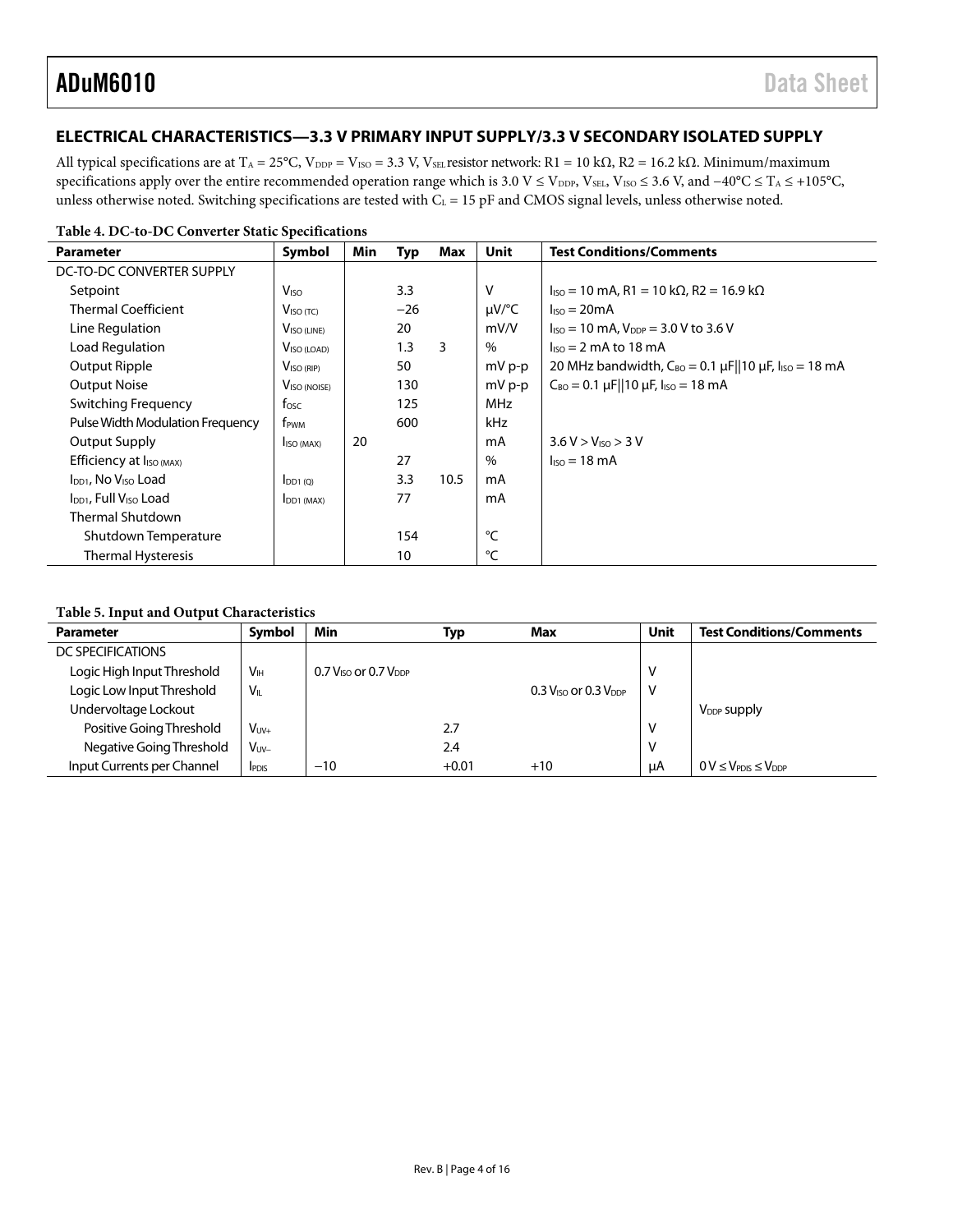### <span id="page-4-0"></span>**ELECTRICAL CHARACTERISTICS—5 V PRIMARY INPUT SUPPLY/3.3 V SECONDARY ISOLATED SUPPLY**

All typical specifications are at T<sub>A</sub> = 25°C, V<sub>DDP</sub> = 5.0 V, V<sub>ISO</sub> = 3.3 V, V<sub>SEL</sub> resistor network: R1 = 10 kΩ, R2 = 16.2 kΩ. Minimum/maximum specifications apply over the entire recommended operation range which is 4.5 V ≤ V<sub>DDP</sub> ≤ 5.5 V, 3.0 V ≤ V<sub>ISO</sub> ≤ 3.6 V, and -40°C ≤ T<sub>A</sub> ≤ +105°C, unless otherwise noted. Switching specifications are tested with  $C_L = 15$  pF and CMOS signal levels, unless otherwise noted.

| <b>Parameter</b>                              | Symbol                    | Min | Typ   | Max | <b>Unit</b> | <b>Test Conditions/Comments</b>                                                               |
|-----------------------------------------------|---------------------------|-----|-------|-----|-------------|-----------------------------------------------------------------------------------------------|
| DC-TO-DC CONVERTER SUPPLY                     |                           |     |       |     |             |                                                                                               |
| Setpoint                                      | <b>V</b> <sub>ISO</sub>   |     | 3.3   |     | v           | $IISO = 15$ mA, R1 = 10 kΩ, R2 = 16.9 kΩ                                                      |
| <b>Thermal Coefficient</b>                    | $V_{\text{ISO (TC)}}$     |     | $-26$ |     | $\mu V$ /°C |                                                                                               |
| Line Regulation                               | V <sub>ISO</sub> (LINE)   |     | 20    |     | mV/V        | $I_{ISO} = 15 \text{ mA}$ , $V_{DD1} = 4.5 \text{ V}$ to 5.5 V                                |
| Load Regulation                               | V <sub>ISO</sub> (LOAD)   |     | 1.3   | 3   | $\%$        | $\ln 5 = 3$ mA to 27 mA                                                                       |
| <b>Output Ripple</b>                          | V <sub>ISO (RIP)</sub>    |     | 50    |     | mV p-p      | 20 MHz bandwidth, $C_{BO} = 0.1 \,\mu\text{F}  10 \,\mu\text{F}$ , $I_{ISO} = 27 \,\text{mA}$ |
| <b>Output Noise</b>                           | V <sub>ISO</sub> (NOISE)  |     | 130   |     | mV p-p      | $C_{BO} = 0.1 \,\mu\text{F}  10 \,\mu\text{F}$ , $I_{ISO} = 27 \,\text{mA}$                   |
| Switching Frequency                           | $f_{\rm{OSC}}$            |     | 125   |     | <b>MHz</b>  |                                                                                               |
| Pulse Width Modulation Frequency              | f <sub>PWM</sub>          |     | 600   |     | kHz         |                                                                                               |
| Output Supply                                 | I <sub>ISO</sub> (MAX)    | 30  |       |     | mA          | 3.6 V > V <sub>ISO</sub> > 3 V                                                                |
| Efficiency at I <sub>ISO (MAX)</sub>          |                           |     | 24    |     | $\%$        | $\textsf{liso} = 27 \text{ mA}$                                                               |
| $I_{DD1}$ , No $V_{ISO}$ Load                 | $I_{DD1(Q)}$              |     | 3.2   | 8   | mA          |                                                                                               |
| I <sub>DD1</sub> , Full V <sub>ISO</sub> Load | $I$ DD <sub>1</sub> (MAX) |     | 85    |     | mA          |                                                                                               |
| <b>Thermal Shutdown</b>                       |                           |     |       |     |             |                                                                                               |
| Shutdown Temperature                          |                           |     | 154   |     | °⊂          |                                                                                               |
| <b>Thermal Hysteresis</b>                     |                           |     | 10    |     | °C          |                                                                                               |

#### **Table 7. Input and Output Characteristics**

| <b>Parameter</b>           | Symbol          | Min           | Typ     | Max                  | Unit | <b>Test Conditions/Comments</b>            |
|----------------------------|-----------------|---------------|---------|----------------------|------|--------------------------------------------|
| DC SPECIFICATIONS          |                 |               |         |                      |      |                                            |
| Logic High Input Threshold | V <sub>H</sub>  | $0.7 V_{DDP}$ |         |                      |      |                                            |
| Logic Low Input Threshold  | $V_{\parallel}$ |               |         | 0.3 V <sub>DDP</sub> | V    |                                            |
| Undervoltage Lockout       |                 |               |         |                      |      | V <sub>ISO</sub> , V <sub>DDP</sub> supply |
| Positive Going Threshold   | $V_{UV+}$       |               | 2.7     |                      |      |                                            |
| Negative Going Threshold   | $V_{UV-}$       |               | 2.4     |                      | ν    |                                            |
| Input Currents per Channel | <b>IPDIS</b>    | $-10$         | $+0.01$ | $+10$                | uA   | $0 V \leq V_{PDIS} \leq V_{DDP}$           |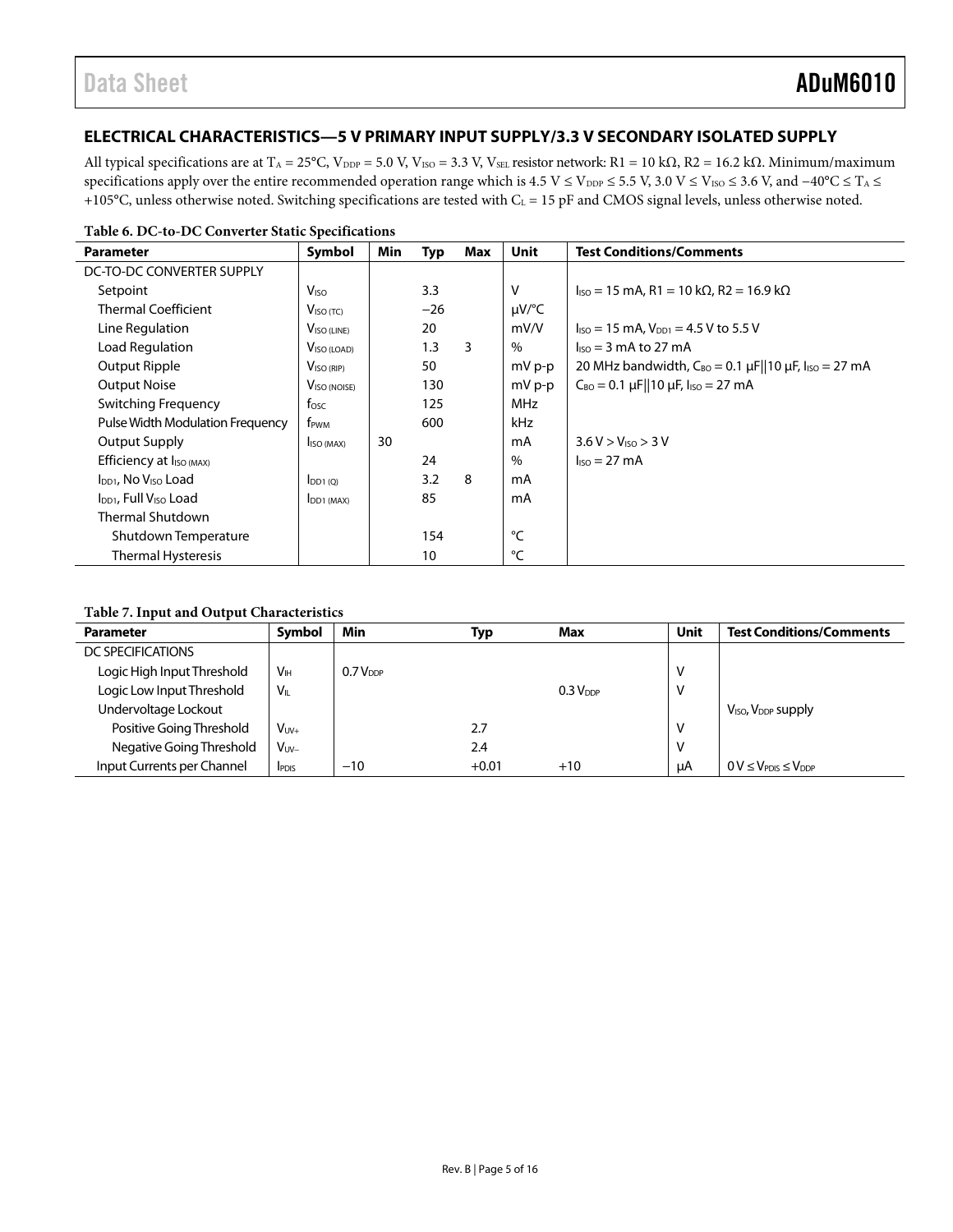### <span id="page-5-0"></span>**PACKAGE CHARACTERISTICS**

#### <span id="page-5-3"></span>**Table 8. Thermal and Isolation Characteristics**

| <b>Parameter</b>                             | Symbol          | Min | Typ       | Max | Unit          | <b>Test Conditions/Comments</b>                                                                                       |
|----------------------------------------------|-----------------|-----|-----------|-----|---------------|-----------------------------------------------------------------------------------------------------------------------|
| Resistance (Input to Output) <sup>1</sup>    | R <sub>LO</sub> |     | $10^{12}$ |     | 12            |                                                                                                                       |
| Capacitance (Input to Output) <sup>1</sup>   | $C_{I-O}$       |     | 2.2       |     | рF            | $f = 1$ MHz                                                                                                           |
| Input Capacitance <sup>2</sup>               | ╰               |     | 4.0       |     | рF            |                                                                                                                       |
| IC Junction-to-Ambient Thermal<br>Resistance | $\theta$ ia     |     | 50        |     | $\degree$ C/W | Thermocouple located at center of package underside,<br>test conducted on 4-layer board with thin traces <sup>3</sup> |
|                                              |                 |     |           |     |               |                                                                                                                       |

<sup>1</sup> The device is considered a 2-terminal device: Pin 1 through Pin 10 are shorted together; and Pin 11 through Pin 20 are shorted together.

<sup>2</sup> Input capacitance is from any input data pin to ground.

<sup>3</sup> See th[e Thermal Analysis](#page-12-0) section for thermal model definitions.

### <span id="page-5-1"></span>**REGULATORY APPROVALS**

#### **Table 9.**

| UL <sup>1</sup>                                                     | CSA                                                                                                            | VDE <sup>2</sup>                                                                   |
|---------------------------------------------------------------------|----------------------------------------------------------------------------------------------------------------|------------------------------------------------------------------------------------|
| Recognized under 1577 component<br>recognition program <sup>1</sup> | Approved under CSA Component<br>Acceptance Notice #5A                                                          | Certified according to DIN V VDE V 0884-10<br>(VDE V 0884-10):2006-12 <sup>2</sup> |
| Single protection, 3750 V rms<br>isolation voltage                  | Reinforced insulation per CSA 60950-1-03<br>and IEC 60950-1, 265 V rms (375 V peak)<br>maximum working voltage | Reinforced insulation, 849 V peak                                                  |
| File E214100                                                        | File 205078                                                                                                    | File 2471900-4880-0001                                                             |

<sup>1</sup> In accordance with UL 1577, eac[h ADuM6010](http://www.analog.com/ADuM6010) is proof tested by applying an insulation test voltage ≥ 4500 V rms for 1 second (current leakage detection  $limit = 10 \mu A$ ).

<sup>2</sup> In accordance with DIN V VDE V 0884-10, eac[h ADuM6010](http://www.analog.com/ADuM6010) is proof tested by applying an insulation test voltage ≥1592 V peak for 1 second (partial discharge detection limit = 5 pC). The \* marking branded on the component designates DIN V VDE V 0884-10 approval.

### <span id="page-5-2"></span>**INSULATION AND SAFETY-RELATED SPECIFICATIONS**

#### **Table 10. Critical Safety-Related Dimensions and Material Properties**

| <b>Parameter</b>                                 | Symbol     | <b>Value</b> | Unit  | <b>Test Conditions/Comments</b>                                                         |
|--------------------------------------------------|------------|--------------|-------|-----------------------------------------------------------------------------------------|
| Rated Dielectric Insulation Voltage              |            | 3750         | V rms | 1-minute duration                                                                       |
| Minimum External Air Gap (Clearance)             | L(101)     | 5.3          | mm    | Measured from input terminals to output terminals,<br>shortest distance through air     |
| Minimum External Tracking (Creepage)             | L(102)     | 5.3          | l mm  | Measured from input terminals to output terminals,<br>shortest distance path along body |
| Minimum Internal Gap (Internal Clearance)        |            | $0.022$ min  | mm    | Distance through insulation                                                             |
| Tracking Resistance (Comparative Tracking Index) | <b>CTI</b> | >400         | ٧     | DIN IEC 112/VDE 0303, Part 1                                                            |
| <b>Isolation Group</b>                           |            | $\mathsf{I}$ |       | Material group (DIN VDE 0110, 1/89, Table 1)                                            |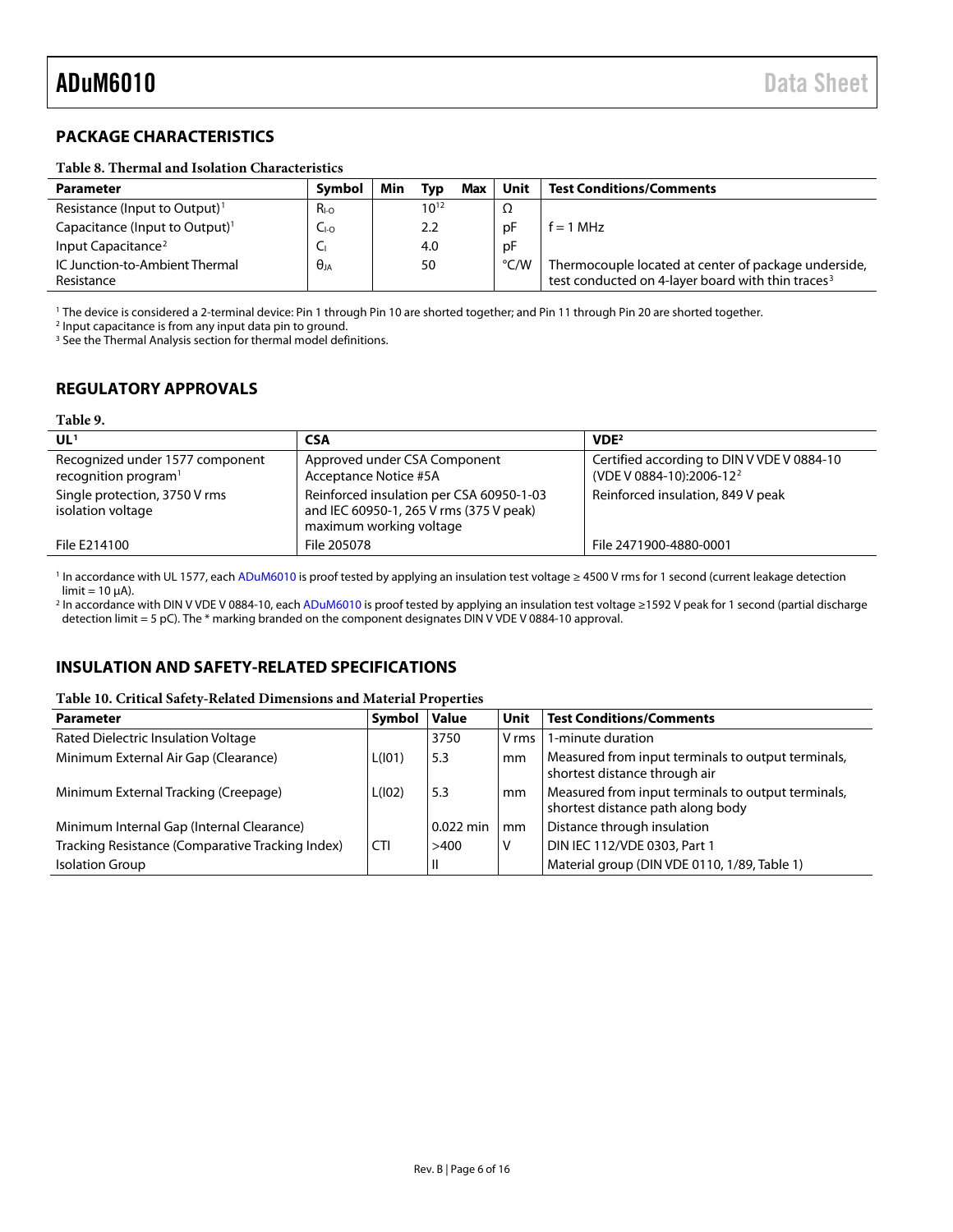### <span id="page-6-0"></span>**DIN V VDE V 0884-10 (VDE V 0884-10) INSULATION CHARACTERISTICS**

These isolators are suitable for reinforced electrical isolation only within the safety limit data. Maintenance of the safety data is ensured by the protective circuits. The asterisk (\*) marking on packages denotes DIN V VDE V 0884-10 approval.

#### **Table 11. VDE Characteristics**

| <b>Description</b>                                          | <b>Test Conditions/Comments</b>                                                                                                       | Symbol                   | Characteristic | Unit   |
|-------------------------------------------------------------|---------------------------------------------------------------------------------------------------------------------------------------|--------------------------|----------------|--------|
| Installation Classification per DIN VDE 0110                |                                                                                                                                       |                          |                |        |
| For Rated Mains Voltage $\leq$ 150 V rms                    |                                                                                                                                       |                          | I to IV        |        |
| For Rated Mains Voltage ≤ 300 V rms                         |                                                                                                                                       |                          | I to IV        |        |
| For Rated Mains Voltage ≤ 400 V rms                         |                                                                                                                                       |                          | I to III       |        |
| <b>Climatic Classification</b>                              |                                                                                                                                       |                          | 40/105/21      |        |
| Pollution Degree per DIN VDE 0110, Table 1                  |                                                                                                                                       |                          | $\overline{2}$ |        |
| Maximum Working Insulation Voltage                          |                                                                                                                                       | <b>V</b> <sub>IORM</sub> | 849            | V peak |
| Input-to-Output Test Voltage, Method b1                     | $V_{\text{IORM}} \times 1.875 = V_{\text{pd(m)}}$ , 100% production test,<br>$t_{\text{ini}} = t_m = 1$ sec, partial discharge < 5 pC | $V_{\text{pd}(m)}$       | 1592           | V peak |
| Input-to-Output Test Voltage, Method a                      |                                                                                                                                       |                          |                |        |
| After Environmental Tests Subgroup 1                        | $V_{\text{IORM}} \times 1.5 = V_{\text{pd}(m)}$ , t <sub>ini</sub> = 60 sec,<br>$t_m$ = 10 sec, partial discharge < 5 pC              | $V_{\text{pd}(m)}$       | 1273           | V peak |
| After Input and/or Safety Test Subgroup 2 and<br>Subgroup 3 | $V_{\text{IORM}} \times 1.2 = V_{\text{pd}(m)}$ , t <sub>ini</sub> = 60 sec,<br>$t_m$ = 10 sec, partial discharge < 5 pC              | $V_{\text{pd}(m)}$       | 1018           | V peak |
| Highest Allowable Overvoltage                               |                                                                                                                                       | $V_{IOTM}$               | 6000           | V peak |
| Withstand Isolation Voltage                                 | 1 minute withstand rating                                                                                                             | V <sub>ISO</sub>         | 3750           | V rms  |
| Surge Isolation Voltage                                     | $V_{\text{IOSM(TEST)}}$ = 10 kV, 1.2 µs rise time, 50 µs, 50% fall time                                                               | V <sub>IOSM</sub>        | 6250           | V peak |
| <b>Safety Limiting Values</b>                               | Maximum value allowed in the event of a failure                                                                                       |                          |                |        |
| Case Temperature                                            | (see Figure 2)                                                                                                                        | T <sub>S</sub>           | 150            | °C     |
| Safety Total Dissipated Power                               |                                                                                                                                       | $\mathsf{I}_{51}$        | 2.5            | W      |
| Insulation Resistance at Ts                                 | $V_{10} = 500 V$                                                                                                                      | R <sub>S</sub>           | $>10^{9}$      | Ω      |
| 3.0<br>2.5<br>SAFE LIMITING POWER (W)<br>2.0<br>1.5<br>1.0  |                                                                                                                                       |                          |                |        |

**AMBIENT TEMPERATURE (°C)** *Figure 2. Thermal Derating Curve, Dependence of Safety Limiting Values on Case Temperature, per DIN V VDE V 0884-10*

**0 50 100 150 200**

11043-002

043-002

### <span id="page-6-2"></span><span id="page-6-1"></span>**RECOMMENDED OPERATING CONDITIONS**

| Table 12.                          |                        |       |        |              |
|------------------------------------|------------------------|-------|--------|--------------|
| <b>Parameter</b>                   | Symbol                 | Min   | Max    | Unit         |
| Operating Temperature <sup>1</sup> | 1 A                    | $-40$ | $+105$ | $\circ$<br>╰ |
| Supply Voltages <sup>2</sup>       |                        |       |        |              |
| $V_{DD1}$ at $V_{SEL} = 0$ V       | <b>V</b> <sub>DD</sub> | 3.0   | 5.5    | -V           |
| $V_{DD1}$ at $V_{SEL} = V_{ISO}$   |                        | 4.5   | 5.5    | N            |

<sup>1</sup> Operation at 105°C requires reduction of the maximum load current as specified i[n Table 13.](#page-7-2)

**0**

**0.5**

<sup>2</sup> Each voltage is relative to its respective ground.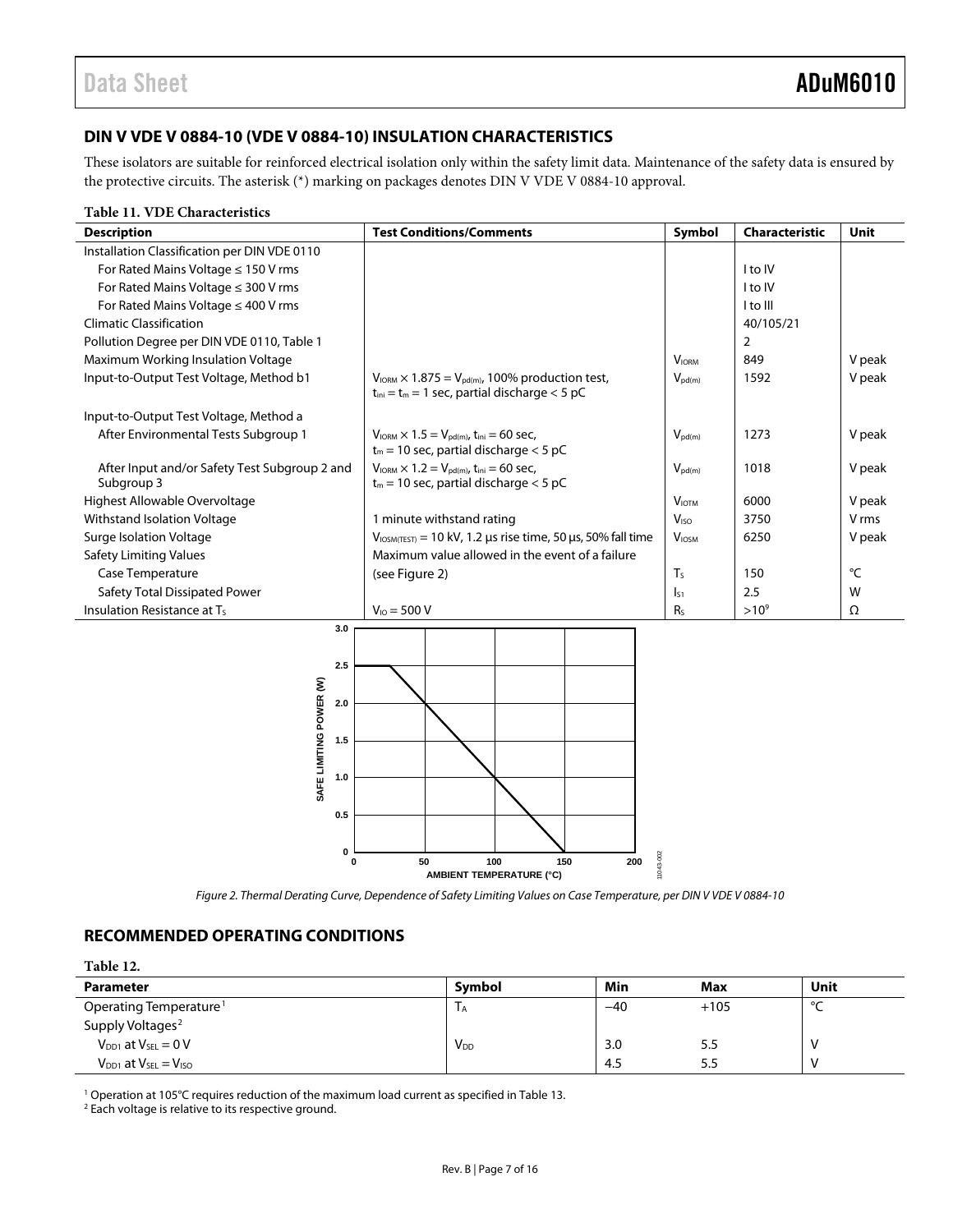### <span id="page-7-0"></span>ABSOLUTE MAXIMUM RATINGS

Ambient temperature = 25°C, unless otherwise noted.

#### <span id="page-7-2"></span>**Table 13.**

| <b>Parameter</b>                                                    | Rating                              |
|---------------------------------------------------------------------|-------------------------------------|
| Storage Temperature $(T_{ST})$                                      | $-55^{\circ}$ C to $+150^{\circ}$ C |
| Ambient Operating Temperature $(T_A)$                               | $-40^{\circ}$ C to $+105^{\circ}$ C |
| Supply Voltages (V <sub>DDP</sub> , V <sub>ISO</sub> ) <sup>1</sup> | $-0.5$ V to $+7.0$ V                |
| V <sub>ISO</sub> Supply Current <sup>2</sup>                        |                                     |
| $T_A = -40^{\circ}C$ to $+105^{\circ}C$                             | 30 mA                               |
| Input Voltage (PDIS, $V_{SEL}$ ) <sup>1, 3</sup>                    | $-0.5$ V to $V_{DD}$ + 0.5 V        |
| Common-Mode Transients <sup>4</sup>                                 | $-100$ kV/us to $+100$ kV/us        |

 $1$  All voltages are relative to their respective ground.

<sup>2</sup> The V<sub>ISO</sub> provides current for dc and dynamic loads on the V<sub>ISO</sub> I/O channels. This current must be included when determining the total V<sub>ISO</sub> supply current.

<sup>3</sup> V<sub>DD</sub> can be either V<sub>DDP</sub> or V<sub>ISO</sub> depending on the whether the input is on the primary or secondary side of the part respectively.

<sup>4</sup> Refers to common-mode transients across the insulation barrier. Common-mode transients exceeding the absolute maximum ratings may cause latch-up or permanent damage.

Stresses at or above those listed under Absolute Maximum Ratings may cause permanent damage to the product. This is a stress rating only; functional operation of the product at these or any other conditions above those indicated in the operational section of this specification is not implied. Operation beyond the maximum operating conditions for extended periods may affect product reliability.

<span id="page-7-3"></span>

| Table 14. Maximum Continuous Working Voltage     |
|--------------------------------------------------|
| Supporting 50-Year Minimum Lifetime <sup>1</sup> |

| Parameter                | Max | Unit   | <b>Applicable</b><br><b>Certification</b> |
|--------------------------|-----|--------|-------------------------------------------|
| <b>AC Voltage</b>        |     |        |                                           |
| <b>Bipolar Waveform</b>  | 560 | V peak | All certifications,                       |
|                          |     |        | 50-year operation                         |
| Unipolar Waveform        | 560 | V peak |                                           |
| DC Voltage               |     |        |                                           |
| <b>IDC Peak Voltagel</b> | 560 | neak   |                                           |

<sup>1</sup> Refers to the continuous voltage magnitude imposed across the isolation barrier. See th[e Insulation Lifetime](#page-12-2) section for more information.

#### <span id="page-7-1"></span>**ESD CAUTION**



ESD (electrostatic discharge) sensitive device. Charged devices and circuit boards can discharge without detection. Although this product features patented or proprietary protection circuitry, damage may occur on devices subjected to high energy ESD. Therefore, proper ESD precautions should be taken to avoid performance degradation or loss of functionality.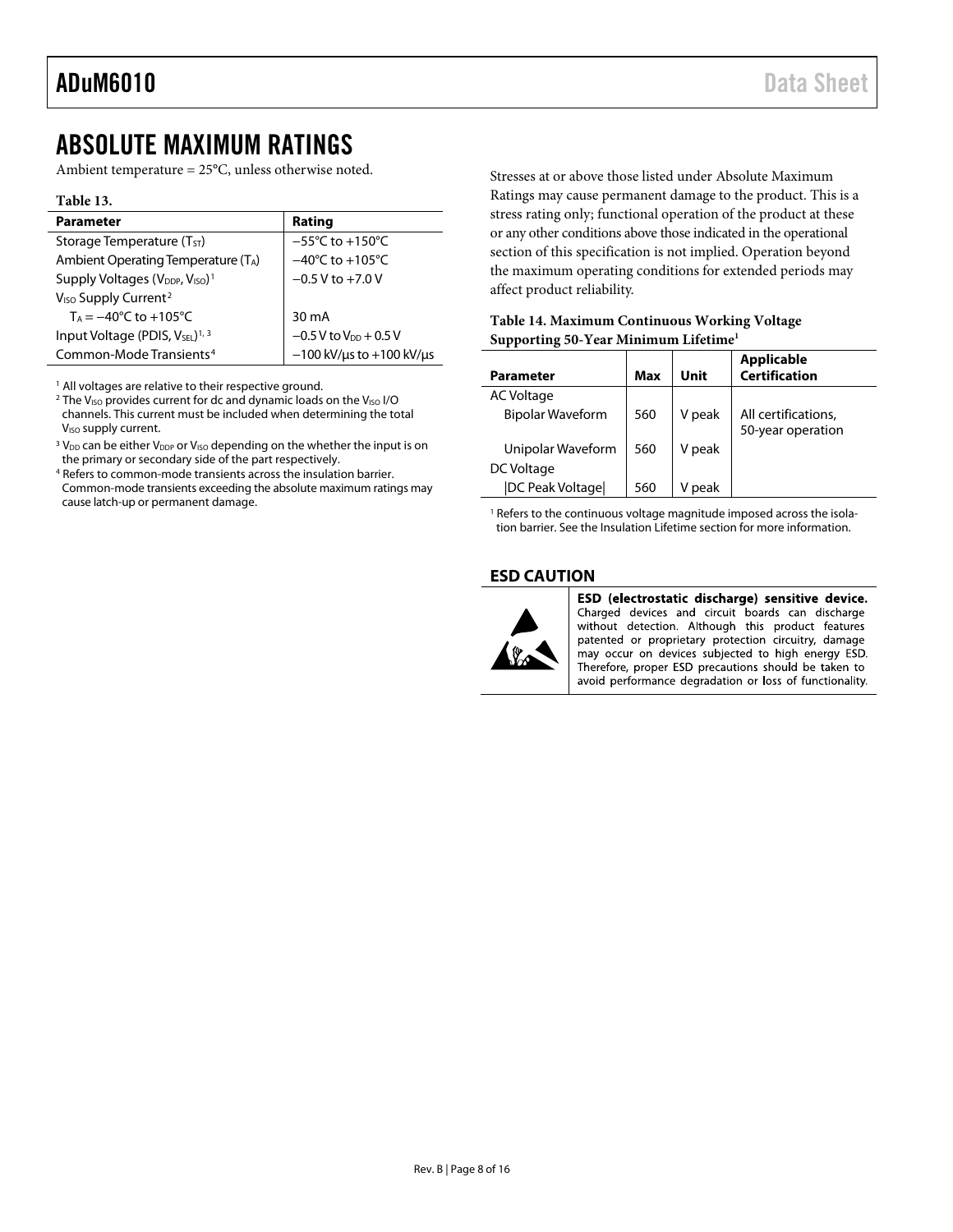# <span id="page-8-0"></span>PIN CONFIGURATION AND FUNCTION DESCRIPTIONS



*Figure 3. Pin Configuration*

11043-003

#### <span id="page-8-2"></span>**Table 15. Pin Function Descriptions**

| Pin No.                       | <b>Mnemonic</b>           | <b>Description</b>                                                                                                                                                                 |
|-------------------------------|---------------------------|------------------------------------------------------------------------------------------------------------------------------------------------------------------------------------|
| 1, 3, 4, 7, 14,<br>17, 18, 20 | <b>NC</b>                 | This pin is not connected internally (see Figure 3).                                                                                                                               |
| 2, 5, 6, 10                   | <b>GND</b> <sub>P</sub>   | Ground 1. Ground reference for isolator primary. Pin 2 and Pin 10 are internally connected, and it is recommended<br>that all pins be connected to a common ground.                |
| 8                             | <b>PDIS</b>               | Power Disable. When this pin is tied to GND <sub>p</sub> the power converter is active; when a logic high voltage is applied,<br>the power supply enters a low power standby mode. |
| 9                             | <b>V</b> <sub>DDP</sub>   | Primary Supply Voltage, 3.0 V to 5.5 V.                                                                                                                                            |
| 11, 15, 16, 19                | <b>GND</b> <sub>ISO</sub> | Ground Reference for Isolator Side 2. Pin 19 and Pin 11 are internally connected, and it is recommended that all pins<br>be connected to a common ground.                          |
| 12                            | V <sub>ISO</sub>          | Secondary Supply Voltage Output for External Loads, 3.15 V to 5.5 V depending on voltage divider connected<br>to V <sub>SFL</sub> .                                                |
| 13                            | <b>VSEL</b>               | Output Voltage select input. A voltage divider attached to this pin between V <sub>ISO</sub> and GND <sub>ISO</sub> determines the<br>value of V <sub>ISO</sub> , see Equation 1.  |

#### <span id="page-8-1"></span>**TRUTH TABLE**

#### **Table 16. Truth Table (Positive Logic)**

| $V_{DDP}(V)$ | <b>V<sub>SEL</sub></b> Input            | <b>PDIS Input</b> | $Viso$ Output $(V)$ | <b>Notes</b>                  |
|--------------|-----------------------------------------|-------------------|---------------------|-------------------------------|
|              | $R1 = 10 k\Omega$ , $R2 = 30.9 k\Omega$ | Low               |                     |                               |
|              | $R1 = 10 k\Omega$ , $R2 = 30.9 k\Omega$ | High              | 0                   |                               |
| 3.3          | $R1 = 10 k\Omega$ , $R2 = 16.9 k\Omega$ | Low               | 3.3                 |                               |
| 3.3          | $R1 = 10 k\Omega$ , $R2 = 16.9 k\Omega$ | High              | 0                   |                               |
|              | $R1 = 10 k\Omega$ , $R2 = 16.9 k\Omega$ | Low               | 3.3                 |                               |
|              | $R1 = 10 k\Omega$ , $R2 = 16.9 k\Omega$ | High              | 0                   |                               |
| 3.3          | $R1 = 10 k\Omega$ , $R2 = 30.9 k\Omega$ | Low               |                     | Configuration not recommended |
| 3.3          | $R1 = 10 k\Omega$ , $R2 = 30.9 k\Omega$ | High              | 0                   |                               |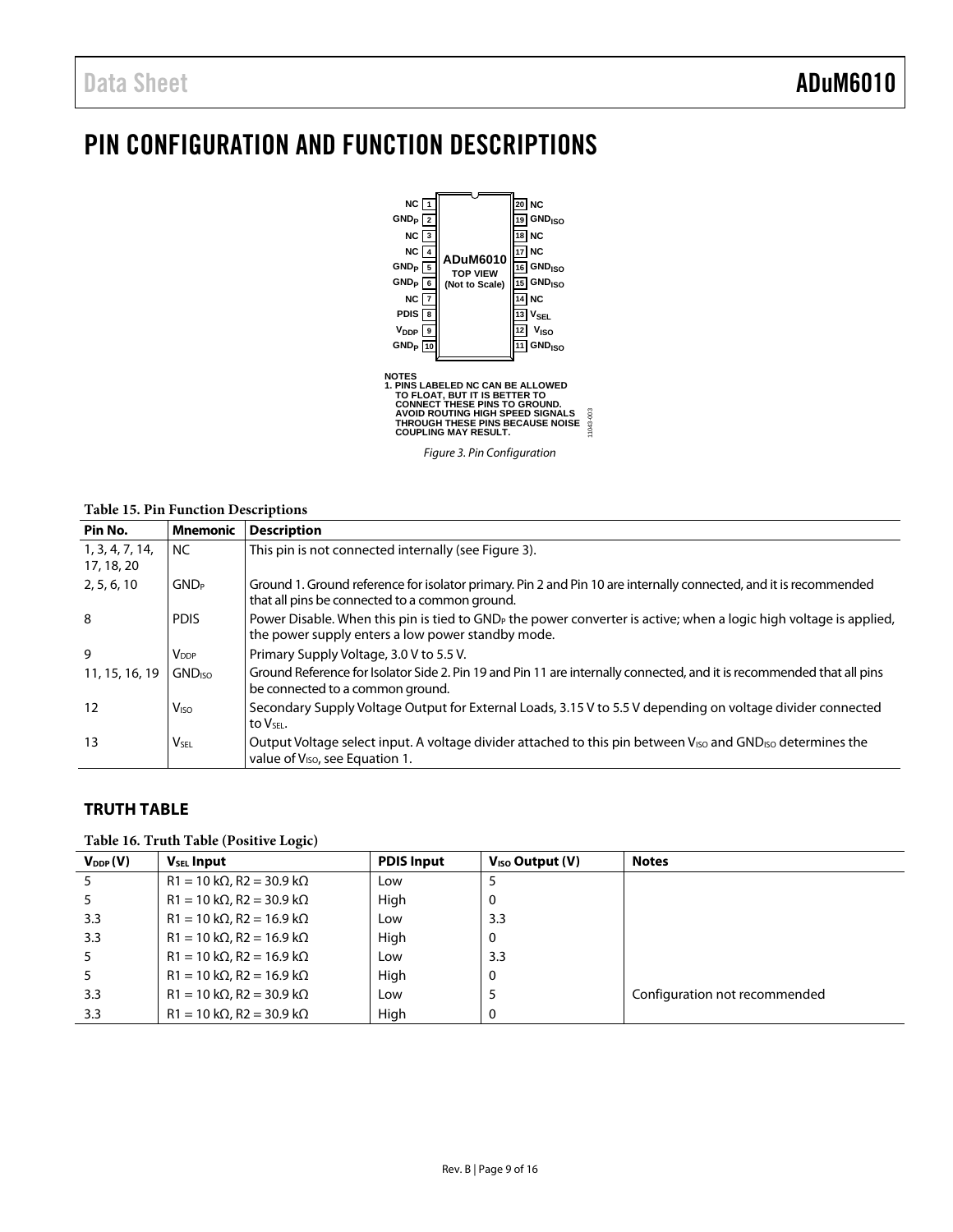# <span id="page-9-0"></span>TYPICAL PERFORMANCE CHARACTERISTICS



*Figure 4. Typical Power Supply Efficiency at 5 V/5 V, 5 V/3.3 V, and 3.3 V/3.3 V*



*Figure 5. Typical Total Power Dissipation vs. IISO*



Figure 6. Typical Isolated Output Supply Current, I<sub>ISO</sub>, as a Function of External *Load, at 5 V/5 V, 5 V/3.3 V, and 3.3 V/3.3 V*



*Figure 7. Typical Short-Circuit Input Current and Power vs. V<sub>DDP</sub> Supply Voltage* 



*Figure 8. Typical VISO Transient Load Response, 5 V Input, 5 V Output, 10% to 90% Load Step*



*Figure 9. Typical Transient Load Response, 3.3 V Input 3.3 V Output, 10% to 90% Load Step*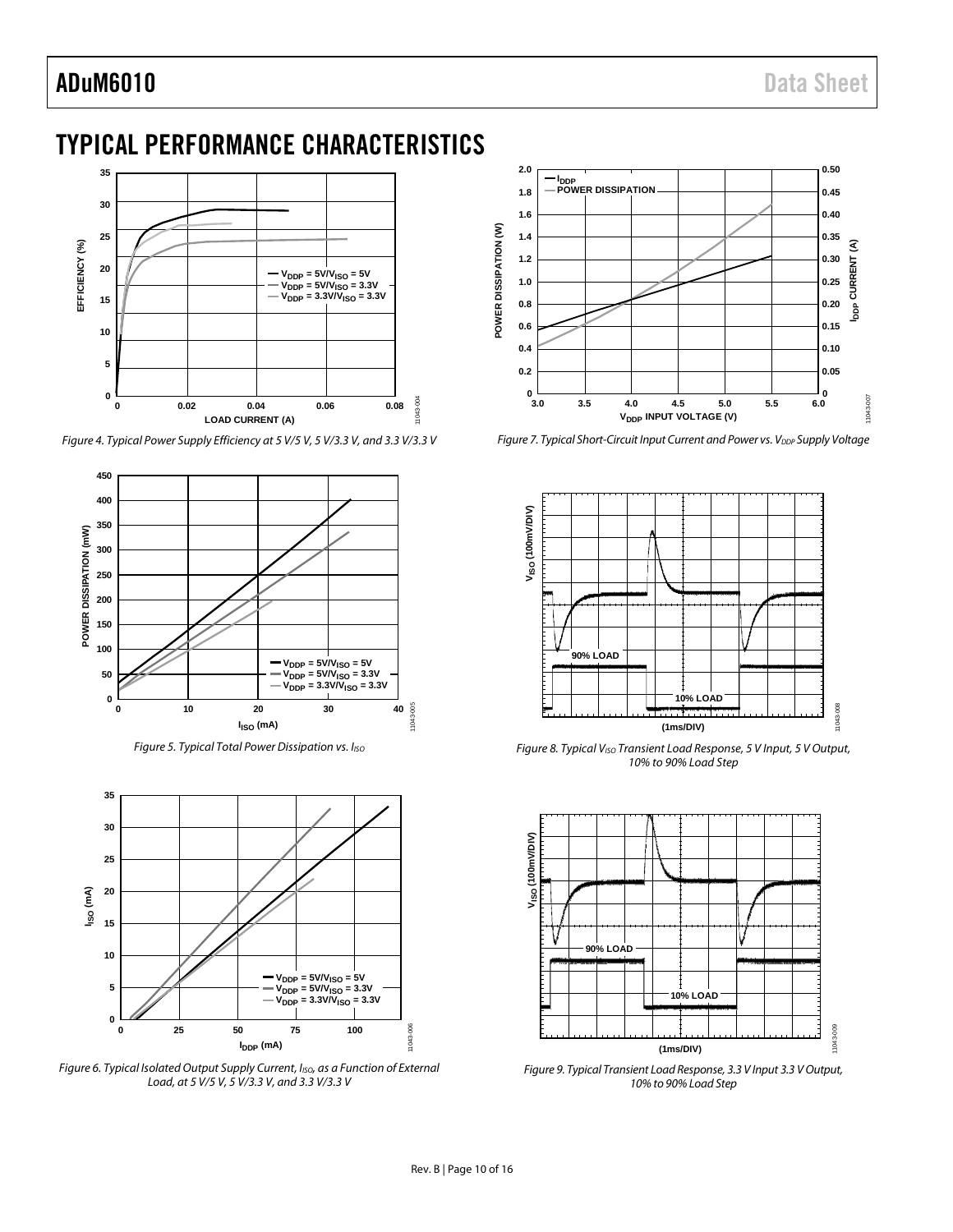

*Figure 10. Typical Transient Load Response, 5 V Input, 3.3 V Output, 10% to 90% Load Step*



*Figure 11. Typical VISO = 5 V Output Voltage Ripple at 90% Load*



*Figure 12. Typical V<sub>ISO</sub>* = 3.3 V Output Voltage Ripple at 90% Load



<span id="page-10-0"></span>*Figure 13. Relationship Between Output Voltage and Required Input Voltage, Under Load, to Maintain >80% Duty Factor in the PWM* 



<span id="page-10-1"></span>*Figure 14. Power Dissipation with a 30 mA Load vs. Temperature*



<span id="page-10-2"></span>*Figure 15. Power Dissipation with a 20 mA Load vs. Temperature*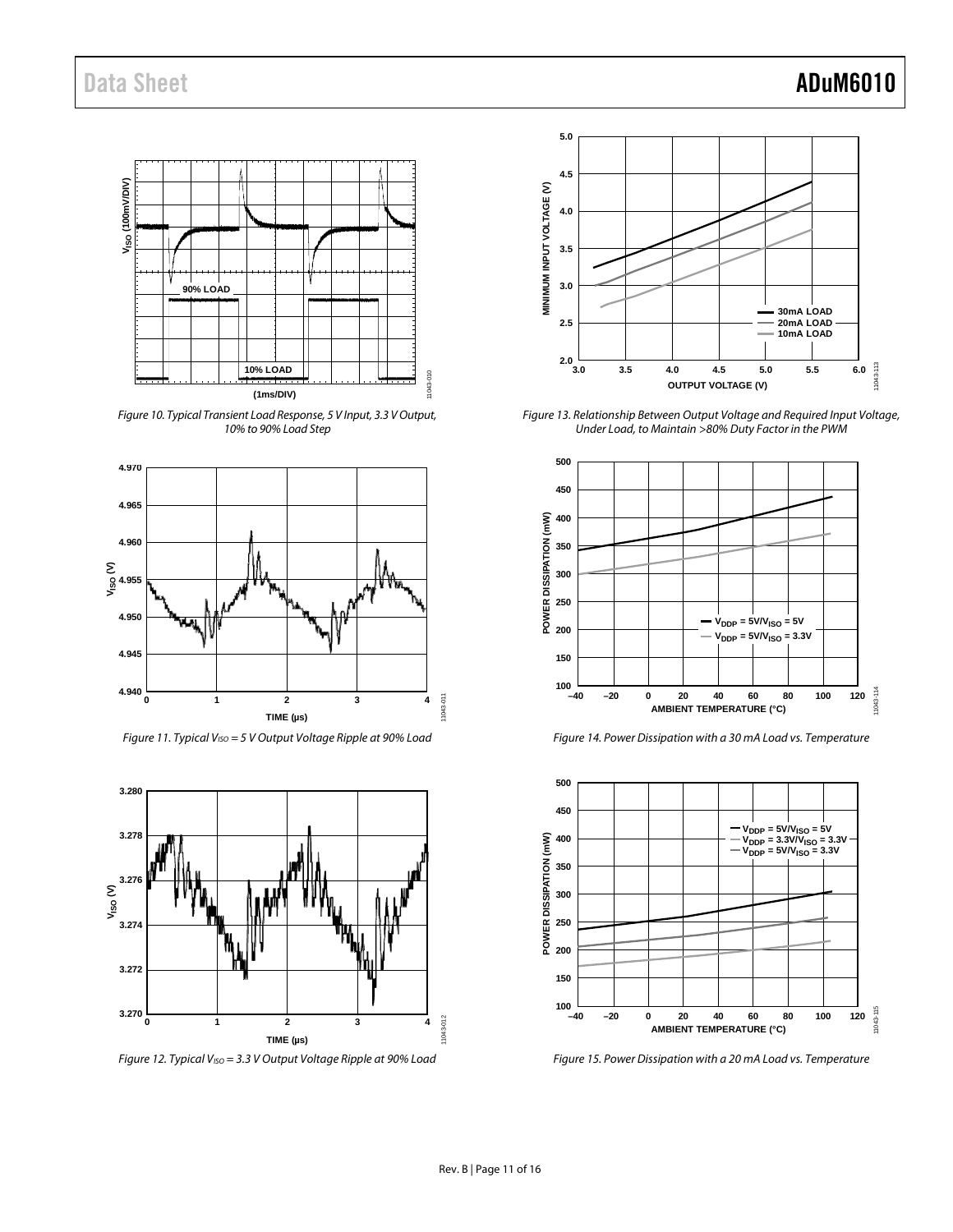# <span id="page-11-0"></span>APPLICATIONS INFORMATION

The dc-to-dc converter section of the [ADuM6010](http://www.analog.com/ADuM6010) works on principles that are common to most modern power supplies. It has split controller architecture with isolated pulse-width modulation (PWM) feedback. V<sub>DDP</sub> power is supplied to an oscillating circuit that switches current into a chip-scale air core transformer. Power transferred to the secondary side is rectified and regulated to a value between 3.15 V and 5.25 V depending on the setpoint supplied by an external voltage divider (see Equation 1). The secondary ( $V_{ISO}$ ) side controller regulates the output by creating a PWM control signal that is sent to the primary (V<sub>DDP</sub>) side by a dedicated *i*Coupler data channel. The PWM modulates the oscillator circuit to control the power being sent to the secondary side. Feedback allows for significantly higher power and efficiency.

$$
V_{ISO} = 1.25 \text{ V} \frac{(RI + R2)}{R1} \tag{1}
$$

where:

*R1* is a resistor between V<sub>SEL</sub> and GND<sub>ISO</sub>. *R2* is a resistor between V<sub>SEL</sub> and V<sub>ISO</sub>.

Because the output voltage can be adjusted continuously there are an infinite number of operating conditions. This data sheet addresses three discrete operating conditions in the [Specifications](#page-2-0) tables. Many other combinations of input and output voltage are possible; [Figure 13](#page-10-0) depicts the supported voltage combinations at room temperature[. Figure 13](#page-10-0) was generated by fixing the V<sub>ISO</sub> load and decreasing the input voltage until the PWM was at 80% duty cycle. Each of the curves represents the minimum input voltage that is required for operation under this criterion. For example, if the application requires 30 mA of output current at 5 V, the minimum input voltage at  $V_{DDP}$  is 4.25 V. [Figure 13](#page-10-0) also illustrates why the  $V_{DDP} = 3.3$  V input and  $V_{ISO} = 5$  V configuration is not recommended. Even at 10 mA of output current, the PWM cannot maintain less than 80% duty factor, leaving no margin to support load or temperature variations.

Typically, the [ADuM6010](http://www.analog.com/ADuM6010) dissipates about 17% more power between room temperature and maximum temperature; therefore, the 20% PWM margin covers temperature variations.

Th[e ADuM6010](http://www.analog.com/ADuM6010) implements undervoltage lockout (UVLO) with hysteresis on the primary and secondary sides I/O pins as well as the  $V_{\text{DDP}}$  power input. This feature ensures that the converter does not go into oscillation due to noisy input power or slow power-on ramp rates.

#### <span id="page-11-1"></span>**PCB LAYOUT**

The [ADuM6010](http://www.analog.com/ADuM6010) digital isolator, with a 0.15 W *iso*Power integrated dc-to-dc converter, requires no external interface circuitry for the logic interfaces. Power supply bypassing with a low ESR capacitor is required as close to the chip pads as possible. The *iso*Power inputs require several passive components to bypass

the power effectively as well as to set the output voltage and to bypass the core voltage regulator (se[e Figure 16](#page-11-2) through [Figure](#page-11-3) 18).



<span id="page-11-2"></span>**Figure 16. V<sub>DDP</sub> Bias and Bypass Components** 



*Figure 17. VISO Bias and Bypass Components*

The power supply section of the [ADuM6010](http://www.analog.com/ADuM6010) uses a 125 MHz oscillator frequency to efficiently pass power through its chipscale transformers. Bypass capacitors must do more than one job and must be chosen carefully. Noise suppression requires a low inductance, high frequency capacitor; ripple suppression and proper regulation require a large value bulk capacitor. These capacitors are most conveniently connected between Pin 9 and Pin 10 for  $V_{\text{DDP}}$  and between Pin 11 and Pin 12 for  $V_{\text{ISO}}$ . To suppress noise and reduce ripple, a parallel combination of at least two capacitors is required. The recommended capacitor values are 0.1  $\mu$ F and 10  $\mu$ F for V<sub>DD1</sub>. The smaller capacitor must have a low ESR; for example, use of an NPO or X5R ceramic capacitor is advised. Ceramic capacitors are also recommended for the 10 mF bulk capacitance. An additional 10 nF capacitor can be added in parallel if further EMI/EMC control is desired.

Note that the total lead length between the ends of the low ESR capacitor and the input power supply pin must not exceed 2 mm.



*Figure 18. Recommended PCB Layout*

<span id="page-11-3"></span>In applications involving high common-mode transients, design the board layout such that any coupling that does occur equally affects all pins on a given component side. Failure to ensure this can cause voltage differentials between pins, exceeding the absolute maximum ratings specified i[n Table 13,](#page-7-2) and thereby leading to latch-up and/or permanent damage.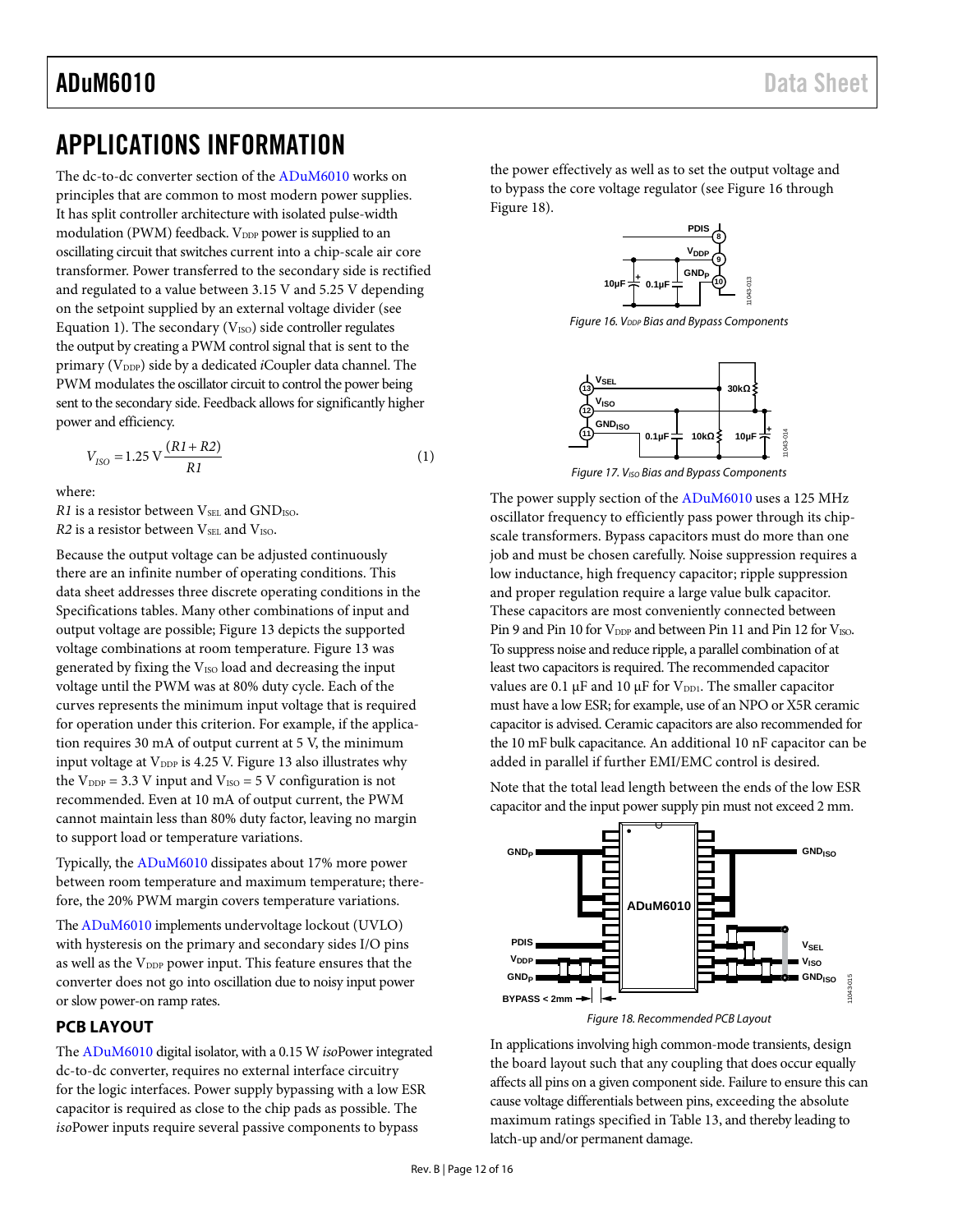### <span id="page-12-0"></span>**THERMAL ANALYSIS**

Th[e ADuM6010](http://www.analog.com/ADuM6010) consist of two internal die attached to a split lead frame with two die attach paddles. For the purposes of thermal analysis, the chip is treated as a thermal unit, with the highest junction temperature reflected in the  $\theta_{IA}$  fro[m Table 8.](#page-5-3) The value of  $\theta_{IA}$  is based on measurements taken with the parts mounted on a JEDEC standard, 4-layer board with fine width traces and still air. Under normal operating conditions, the [ADuM6010](http://www.analog.com/ADuM6010) can operate at full load across the full temperature range without derating the output current.

Power dissipation in the part varies with ambient temperature due to the characteristics of the switching and rectification elements. [Figure 14](#page-10-1) and [Figure 15](#page-10-2) show the relationship between total power dissipation at two load conditions and ambient temperature. This information can be used to determine the junction temperature at various operating conditions to ensure that the part does not go into thermal shutdown unexpectedly.

#### <span id="page-12-1"></span>**EMI CONSIDERATIONS**

The dc-to-dc converter section of the [ADuM6010](http://www.analog.com/ADuM6010) components must, of necessity, operate at a very high frequency to allow efficient power transfer through the small transformers. This creates high frequency currents that can propagate in circuit board ground and power planes, causing edge and dipole radiation. Grounded enclosures are recommended for applications that use these devices. If grounded enclosures are not possible, follow good RF design practices in the layout of the PCB. See th[e AN-0971 Application Note](http://www.analog.com/AN-0971) a[t www.analog.com](http://www.analog.com/) for the most current PCB layout recommendations for th[e ADuM6010.](http://www.analog.com/ADuM6010)

#### <span id="page-12-2"></span>**INSULATION LIFETIME**

All insulation structures eventually break down when subjected to voltage stress over a sufficiently long period. The rate of insulation degradation is dependent on the characteristics of the voltage waveform applied across the insulation. Analog Devices conducts an extensive set of evaluations to determine the lifetime of the insulation structure within the [ADuM6010.](http://www.analog.com/ADuM6010)

Accelerated life testing is performed using voltage levels higher than the rated continuous working voltage. Acceleration factors for several operating conditions are determined, allowing calculation of the time to failure at the working voltage of interest. The values shown in [Table 14](#page-7-3) summarize the peak voltages for 50 years of service life in several operating conditions. In many cases, the

working voltage approved by agency testing is higher than the 50-year service life voltage. Operation at working voltages higher than the service life voltage listed leads to premature insulation failure.

The insulation lifetime of th[e ADuM6010](http://www.analog.com/ADuM6010) depends on the voltage waveform type imposed across the isolation barrier. The *i*Coupler insulation structure degrades at different rates, depending on whether the waveform is bipolar ac, unipolar ac, or dc[. Figure 19,](#page-12-3)  [Figure 20,](#page-12-4) an[d Figure 21](#page-12-5) illustrate these different isolation voltage waveforms.

Bipolar ac voltage is the most stringent environment. A 50-year operating lifetime under the bipolar ac condition determines the Analog Devices recommended maximum working voltage.

In the case of unipolar ac or dc voltage, the stress on the insulation is significantly lower. This allows operation at higher working voltages while still achieving a 50-year service life. The working voltages listed in [Table 14](#page-7-3) can be applied while maintaining the 50-year minimum lifetime, provided the voltage conforms to either the unipolar ac or dc voltage cases. Any cross-insulation voltage waveform that does not conform t[o Figure 20](#page-12-4) o[r Figure 21](#page-12-5) must be treated as a bipolar ac waveform, and its peak voltage must be limited to the 50-year lifetime voltage value listed i[n Table 14.](#page-7-3)



<span id="page-12-3"></span>**RATED PEAK VOLTAGE**



*Figure 20. DC Waveform*

<span id="page-12-4"></span>

<span id="page-12-5"></span>11043-018 NOTES<br>1. THE VOLTAGE IS SHOWN AS SINU SOIDAL FOR ILLUSTRATION<br>- PUPOSES ONLY. IT IS MEANT TO REPRESENT ANY VOLTAGE<br>- WAVEFORM VARYING BETWEEN 0V AND SOME LIMITING VALUE.<br>THE LIMITING VALUE CAN BE POSITIVE OR NEGATIVE,<br>BUT

*Figure 21. Unipolar AC Waveform*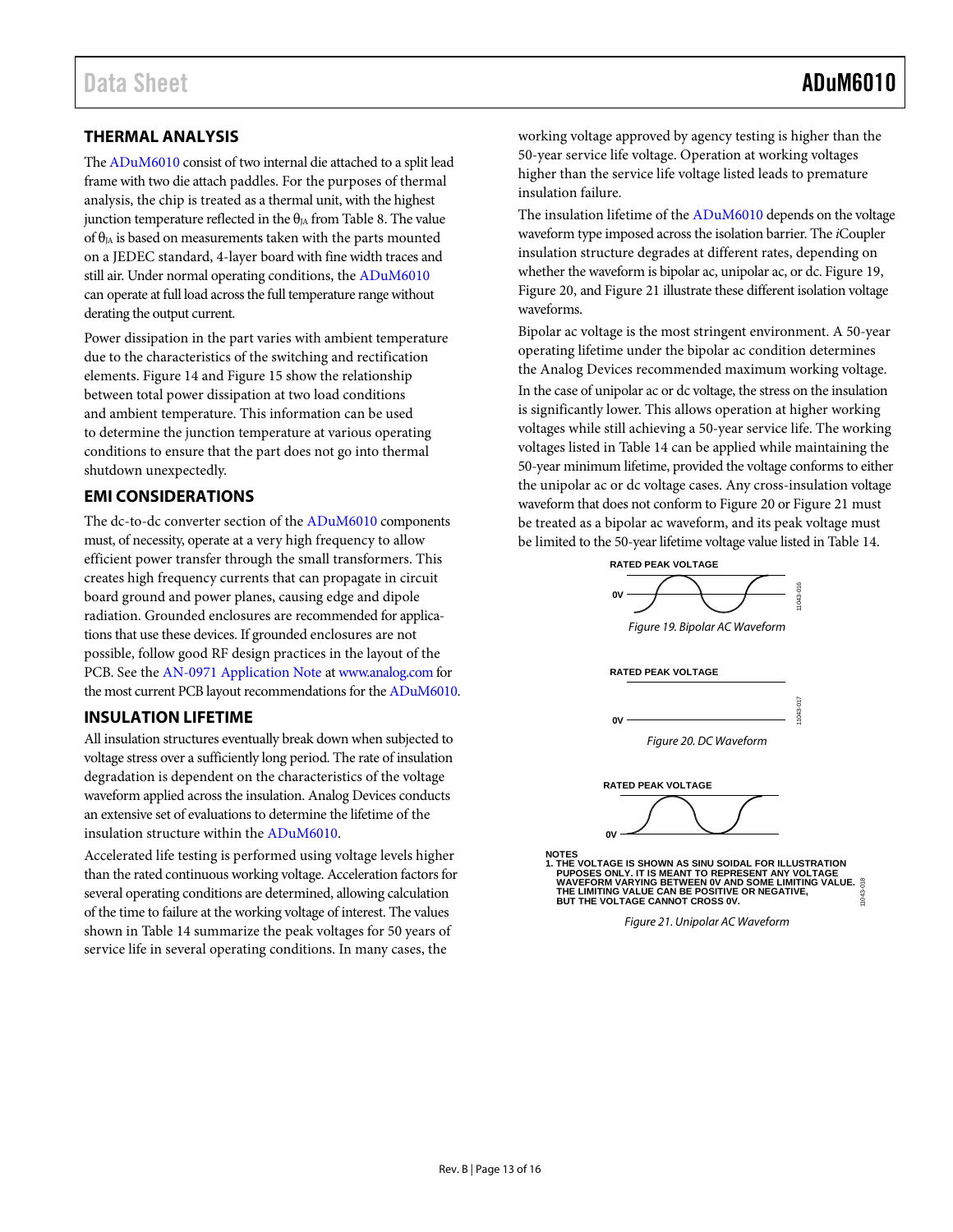# <span id="page-13-0"></span>OUTLINE DIMENSIONS



#### <span id="page-13-1"></span>**ORDERING GUIDE**

| Model $1/2$      | Temperature Range                   | <b>Package Description</b> | Package Option |
|------------------|-------------------------------------|----------------------------|----------------|
| ADuM6010ARSZ     | $-40^{\circ}$ C to $+105^{\circ}$ C | 20-Lead SSOP               | <b>RS-20</b>   |
| ADuM6010ARSZ-RL7 | $-40^{\circ}$ C to $+105^{\circ}$ C | 20-Lead SSOP               | <b>RS-20</b>   |

<sup>1</sup> Tape and reel are available. The addition of an RL suffix designates a 7" tape and reel option.

 $2 Z =$  RoHS Compliant Part.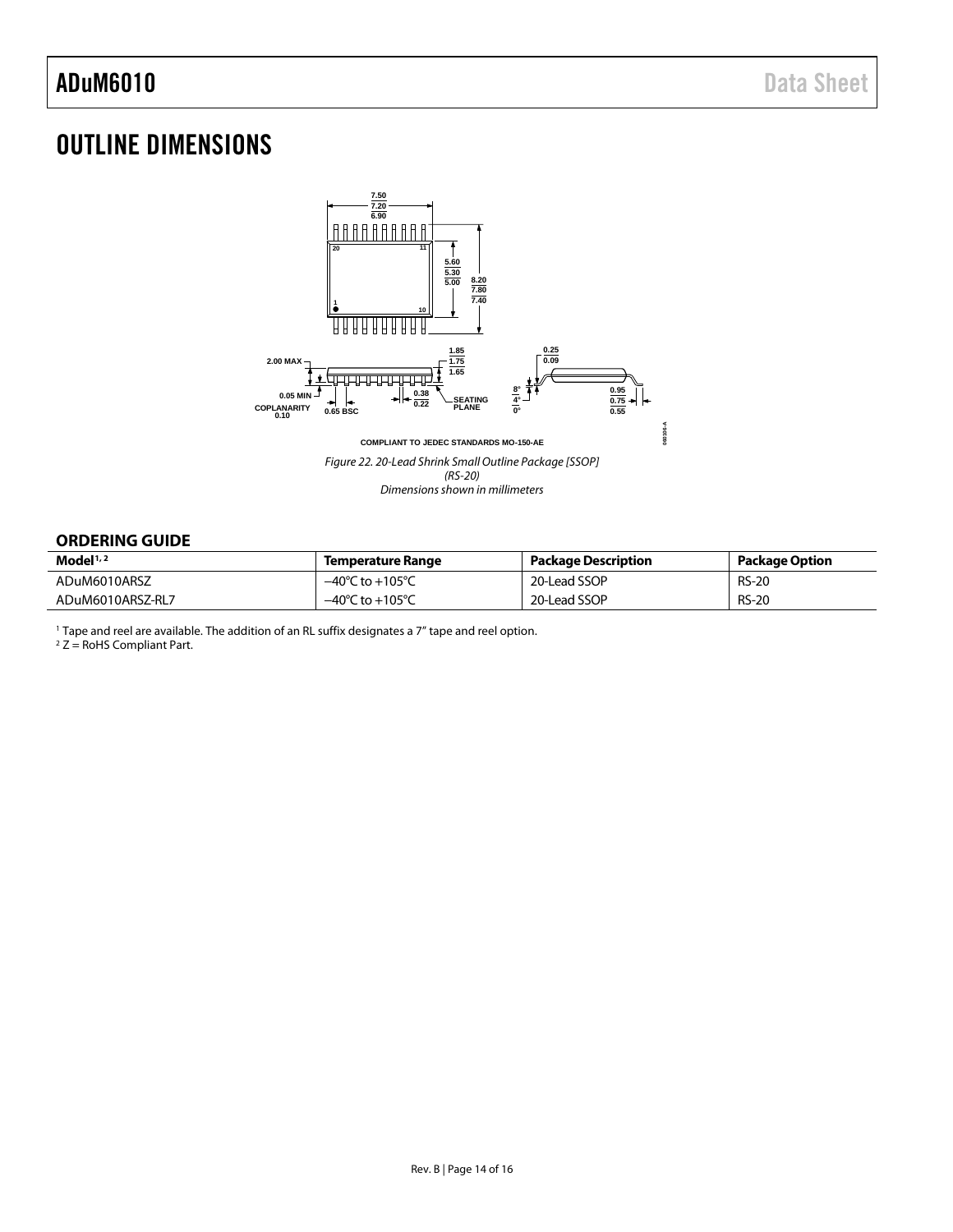# Data Sheet **ADuM6010**

# **NOTES**